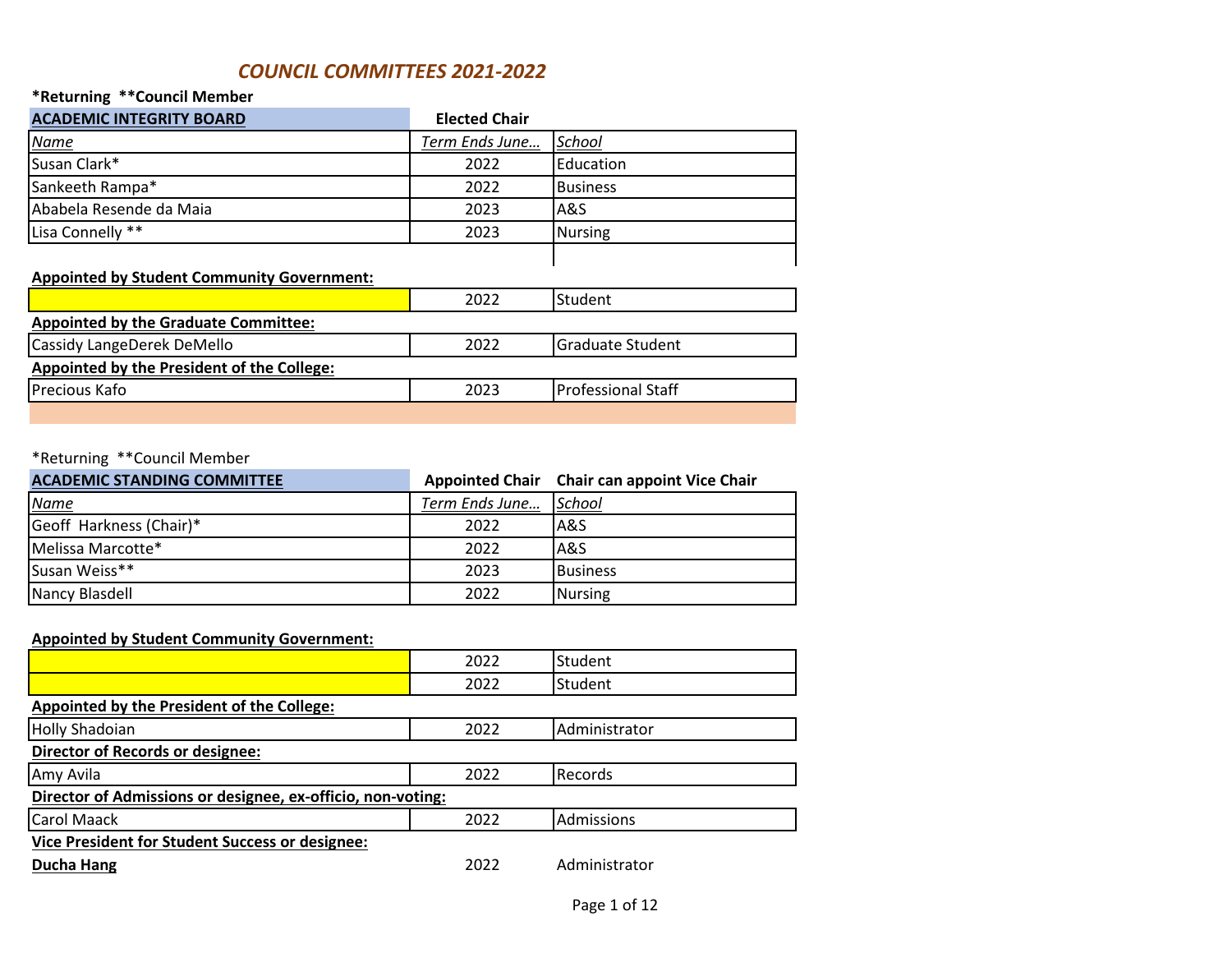### **ACADEMIC TECHNOLOGY ADVISORY COMMITTEE (ATAC) Elected Chair (must be faculty member)**

#### **Committee Appointments:**

| <b>Name</b>        | Term Ends June | School          |
|--------------------|----------------|-----------------|
| Nancy Blasdell*    | 2022           | <b>Nursing</b>  |
| Deborah Siegel*    | 2022           | Social Work     |
| Karen Capraro*     | 2022           | Education       |
| Lisa Bain          | 2023           | <b>FAS</b>      |
| Kemal Saatcioglu** | 2023           | <b>Business</b> |
| Justin Feeney      | 2023           | At large        |

## **Appointed by the Director of Adams Library:** Kieran Ayton 2022 Library **Manager of Instructional Technology Support & Training or designee:** Scott Badger 2022 USS **Director of User Support Services or designee:** David Toms 2022 USS **Director of Center for Faculty Teaching and Learning or designee:** Christine Marco 2022 FCTL **Appointed by SCG**  2022 Student **Appointed by Graduate Dean** Michaela Wattendorf 2022 Graduate Student **Director of Information Security, ex-officio, non-voting:** Henk Sonder 2022 Information Services **Director of Management Information Services, ex-officio, non-voting:** Bin Yu 2022 Information Services **Assistant Vice President for Information Services or designee, ex-officio, non-voting**  John Bartelson 2022 Information Services **Director of Web Communications or designee, ex-officio, non-voting** Karen Rubino 2022 Web Communications **Vice President for Academic Affairs or designee, ex-officio, non-voting:**

Alema Karim 2022 Administrator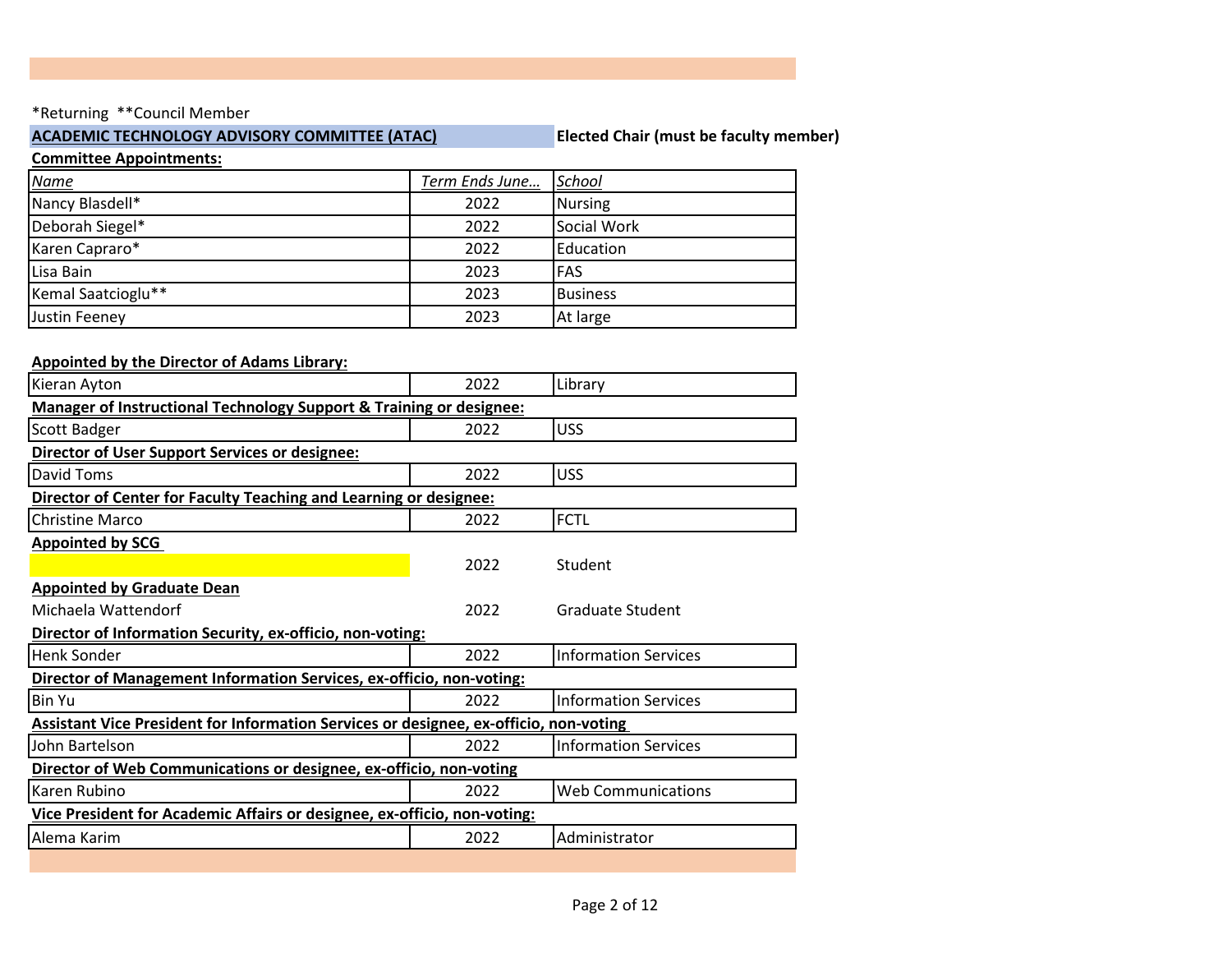### **ADVISORY COMMITTEE ON UNDERGRADUATE ADMISSIONS POLICY**

| <b>Committee Appointments:</b> | <b>Appointed Chair</b> |                 |
|--------------------------------|------------------------|-----------------|
| <u>Name</u>                    | Term Ends June         | School          |
| Robyn Linde (Chair)*           | 2022                   | A&S             |
| Carse Ramos* **                | 2022                   | A&S             |
| Anthony Galvez*                | 2023                   | A&S             |
| Julie Urda                     | 2023                   | <b>Business</b> |

### **Appointed by C-on-C and SCG**

|                                                 | 2023 | Student                   |
|-------------------------------------------------|------|---------------------------|
| <b>Appointed by C-on-C</b>                      |      |                           |
| <b>Meredith Armstrong</b>                       | 2022 | <b>Professional Staff</b> |
| Allie Hallam                                    | 2023 | <b>Professional Staff</b> |
| Appointed by the President of the College:      |      |                           |
| James Tweed                                     | 2021 | Administrator             |
| Director of Admissions, ex-officio, non-voting: |      |                           |
| Jason Anthony                                   |      | Admissions                |
|                                                 |      |                           |

### \*Returning \*\*Council Member

### **BOOKSTORE ADVISORY COMMITTEE**

| <b>Committee Appointments:</b>         | <b>Appointed Chair</b> |                 |
|----------------------------------------|------------------------|-----------------|
| <u>Name</u>                            | Term Ends June         | School          |
| Andrea Del Vecchio ** * (chair)        | 2022                   | <b>A&amp;S</b>  |
| <b>Erik Christianson</b>               | 2022                   | A&S             |
| Susan Zoll (on sabbatical in the fall) | 2023                   | Education       |
| Justin Feeney                          | 2023                   | <b>Business</b> |
| <b>Elizabeth Pfeiffer</b>              | 2022                   | A&S             |

### **Appointed by Student Community Government:**

|                                                          | 2022 | Student           |
|----------------------------------------------------------|------|-------------------|
| Appointed by the President of the College:               |      |                   |
| <b>Steve Nedder</b>                                      | 2022 | Administrator     |
| Manager of the Campus Bookstore, ex-officio, non-voting: |      |                   |
| Michaelle DiRubio                                        | 2022 | Bookstore Manager |
|                                                          |      | Page 3 of 12      |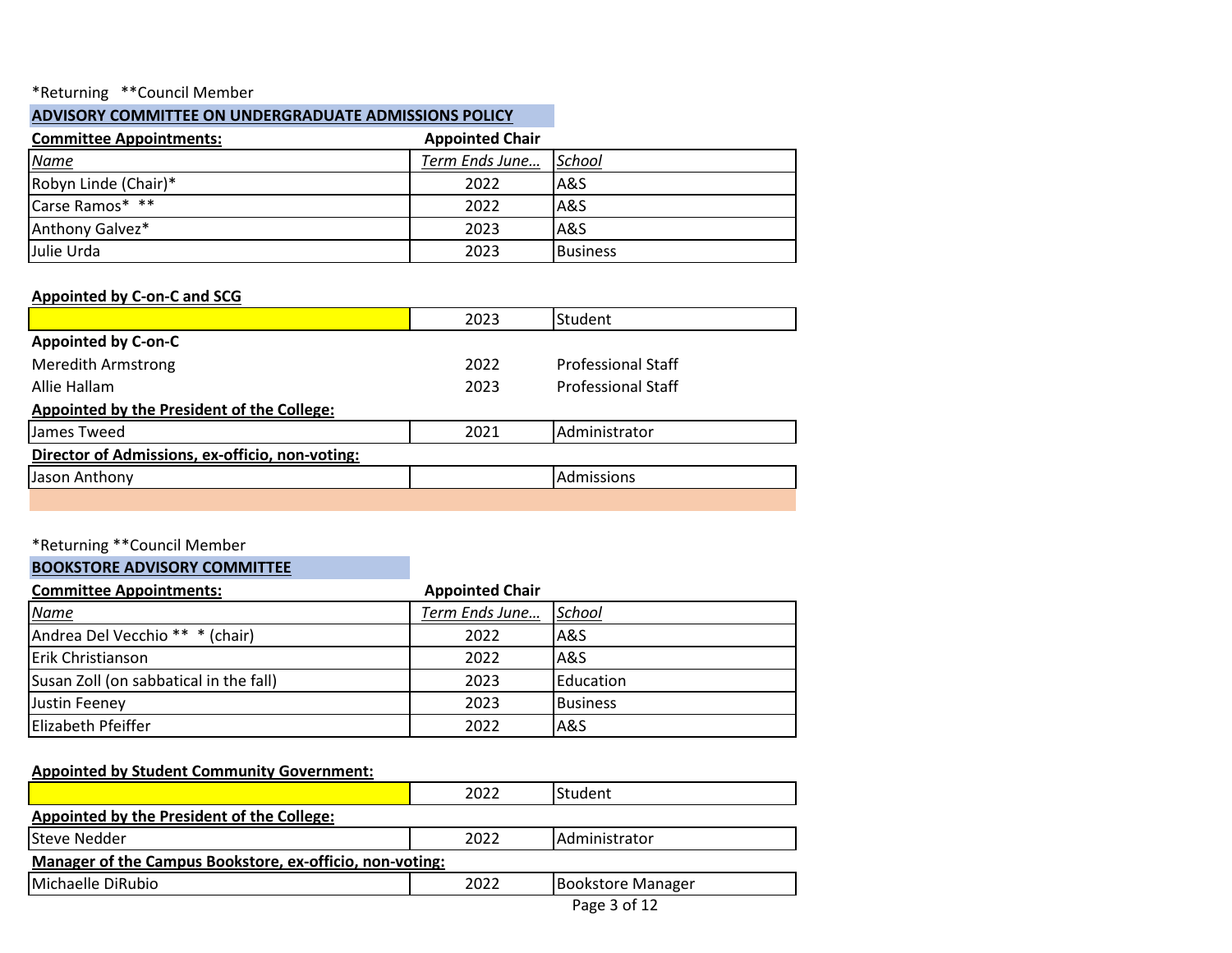### **BY-LAWS COMMITTEE**

| <b>Committee Appointments:</b> | <b>Elected Chair</b>  |      |
|--------------------------------|-----------------------|------|
| <b>Name</b>                    | Term Ends June School |      |
| Thomas Schmeling**             | 2023                  | IA&S |
| Suzanne Conklin*               | 2022                  | IA&S |
| Maureen Reddy**                | 2023                  | A&S  |
|                                |                       |      |

\*Returning \*\*Council Member

## **COMMITTEE ON ACADEMIC ADVISING COMMITTEE ON ACADEMIC ADVISING**

**Committee Appointments:**

| <b>Name</b>                       | Term Ends June | School                    |
|-----------------------------------|----------------|---------------------------|
| Michelle Brophy-Baermann* (chair) |                | F-Coordinator of Advising |
| Mark Medwid* **                   | 2022           | IA&S                      |
| Jamie Towle-Weicksel              | 2023           | A&S                       |
| Corinne McKamey                   | 2023           | Education                 |
| Ellen Bigler*                     | 2022           | Education                 |
| Karen Hetzel*                     | 2023           | <b>Nursing</b>            |
| <b>Wendy Becker</b>               | 2022           | Social Work               |
| Lisa Church                       | 2023           | <b>Business</b>           |

### **Appointed by Student Community Government**

|                                         | 2022 | <b>Student</b>   |
|-----------------------------------------|------|------------------|
| <b>Director of Records or designee:</b> |      |                  |
| Amy Avila                               | 2022 | <b>I</b> Records |
| Director of OASIS or designee:          |      |                  |
| Chris DeCosta                           | 2022 | <b>OASIS</b>     |
|                                         |      |                  |

\*Returning \*\*Council Member

| <b>COMMITTEE ON ACADEMIC POLICIES &amp; PROCEDURES (CAPP)</b> |                       |     |
|---------------------------------------------------------------|-----------------------|-----|
| <b>Committee Appointments:</b>                                |                       |     |
| <b>Name</b>                                                   | Term Ends June School |     |
| Todd Borgerding* (Chair)                                      | 2022                  | A&S |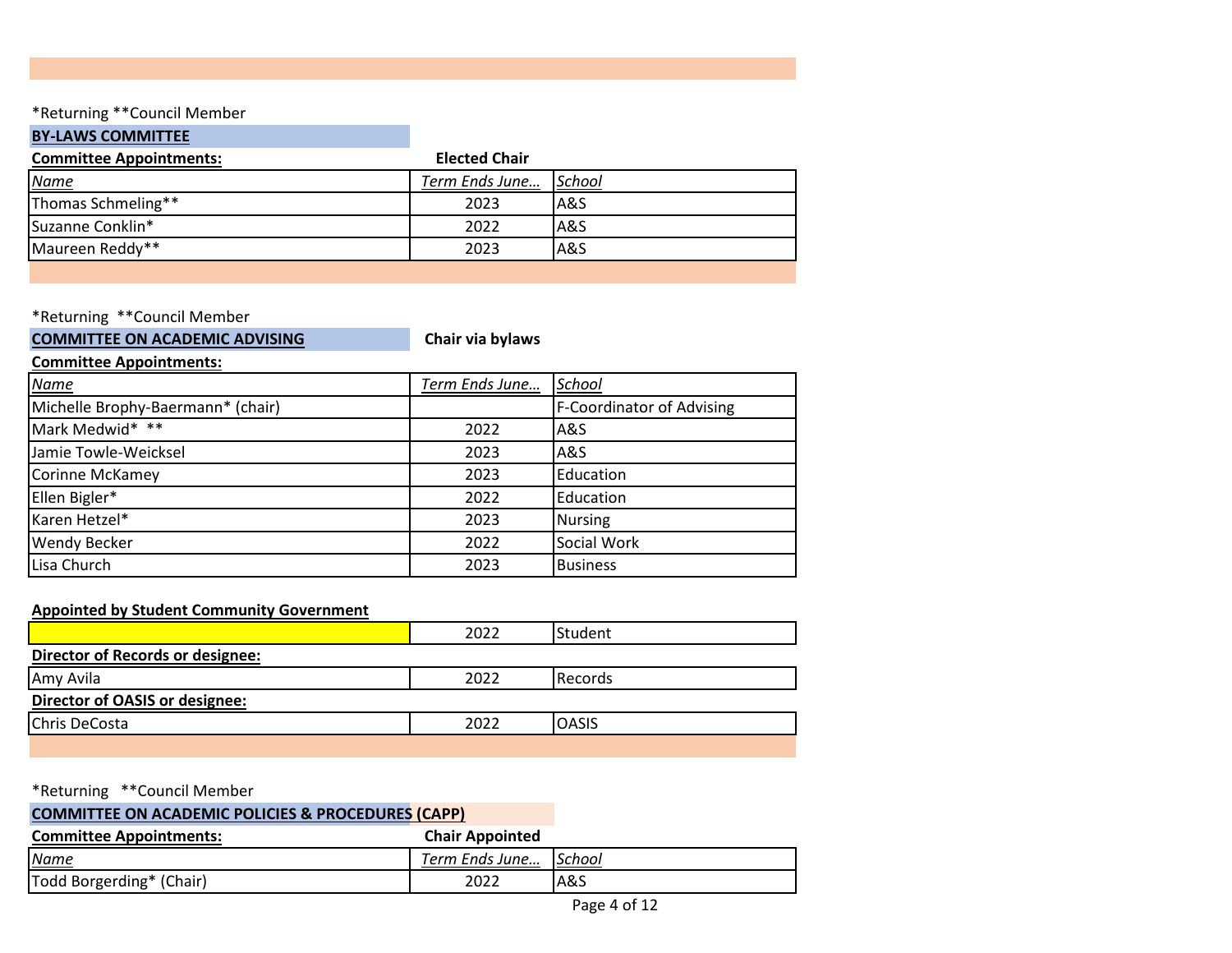| Lynn Blanchette*     | 2022 | Nursing          |
|----------------------|------|------------------|
| Christine Connolly** | 2022 | <b>Business</b>  |
| Paul Tiskus**        | 2023 | <b>Education</b> |
| Jason Spas**         | 2023 | A&S              |
| Alison Shonkwiler    | 2023 | A&S              |

## **Appointed by President (with SCG Consultation)**

|                                                         | 2022 | Student                   |  |
|---------------------------------------------------------|------|---------------------------|--|
| <b>Appointed by President of the College</b>            |      |                           |  |
| Chris DaCosta                                           | 2022 | <b>Professional Staff</b> |  |
| <b>Director of Admissions or designee:</b>              |      |                           |  |
| Jason Anthony                                           | 2022 | Admissions                |  |
| <b>Director of Records or designee:</b>                 |      |                           |  |
| Tamecka Hardmon                                         | 2022 | <b>Records</b>            |  |
| <b>Vice President for Academic Affairs or designee:</b> |      |                           |  |
| <b>Patrice Mettauer</b>                                 | 2022 | Administrator             |  |
| President of the College, ex-officio, non-voting:       |      |                           |  |
| Frank Sanchez                                           |      | President                 |  |

## \*Returning \*\*Council Member

|  | <b>COMMITTEE ON ATHLETIC, INTRAMURAL &amp; RECREATIONAL POLICY</b> |  |
|--|--------------------------------------------------------------------|--|
|  |                                                                    |  |

| <b>Committee Appointments:</b> | <b>Appointed Chair</b> |             |
|--------------------------------|------------------------|-------------|
| <u>Name</u>                    | Term Ends June         | School      |
| Kristen Pipen* (Chair)         | 2022                   | A&S         |
| Cary Donaldson                 | 2023                   | Social Work |
| Daniel Hewins                  | 2022                   | A&S         |

## **SCG Nominates and President Appoints**

|                                                                | 2022 | Student (Althletic Advisory Committee) |
|----------------------------------------------------------------|------|----------------------------------------|
|                                                                | 2022 | Student (Rec/Intermural Committee)     |
| Appointed by the President of the College:                     |      |                                        |
| Peggy Lynch-Gadaleta                                           | 2022 | Administrator                          |
| Director of Intercollegiate Athletics, ex-officio, non-voting: |      |                                        |
| Donald Tencher                                                 | 2022 | <b>Athletics</b>                       |
| NCAA Faculty Representative, ex-officio, non-voting:           |      |                                        |
| Annette Griffin                                                | 2022 | Faculty                                |
|                                                                |      | _______                                |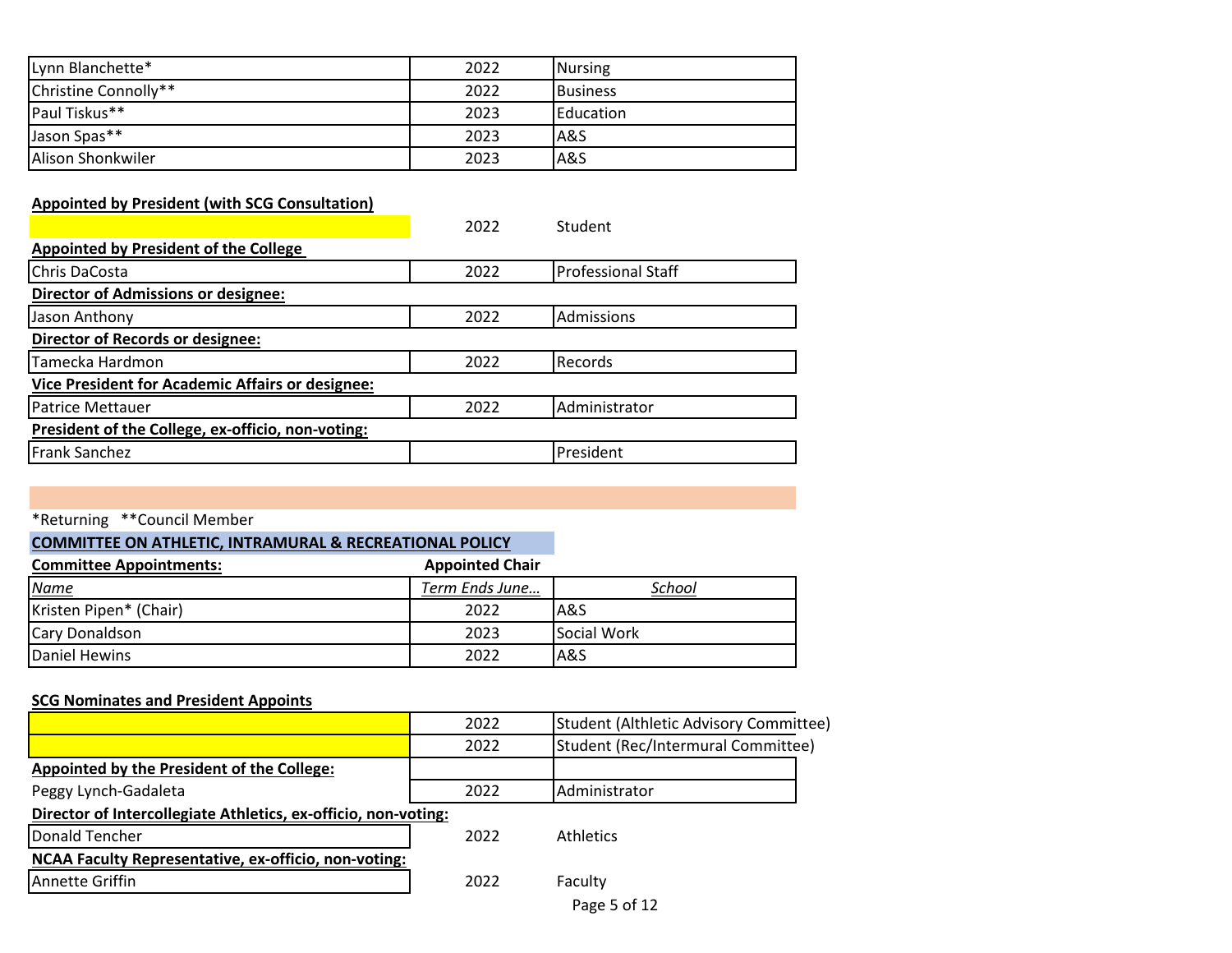## **COMMITTEE ON COLLEGE LECTURES**

| <b>Committee Appointments:</b>                                                         | <b>Chair Elected</b>     |                              |
|----------------------------------------------------------------------------------------|--------------------------|------------------------------|
| Name                                                                                   | Terms ends in May School |                              |
| Paul LaCava*                                                                           | 2022                     | Education                    |
| Emily Cook*                                                                            | 2022                     | A&S                          |
| Kalina Brabeck**                                                                       | 2023                     | Education                    |
| Elisa Miller*                                                                          | 2023                     | A&S                          |
|                                                                                        |                          |                              |
| <b>Appointed by Student Community Government:</b>                                      |                          |                              |
|                                                                                        | 2022                     | Student                      |
|                                                                                        | 2022                     | Student                      |
| Vice President for Academic Affairs or designee:                                       |                          |                              |
| Jeannine Dingus-Eason                                                                  | 2022                     |                              |
|                                                                                        |                          |                              |
| *Returning **Appointed                                                                 |                          |                              |
| <b>COMMITTEE ON COLLEGE MISSION &amp; GOALS</b>                                        | <b>Appointed Chair</b>   |                              |
| <b>Committee Appointments:</b>                                                         |                          |                              |
| Name                                                                                   | Term Ends June           | School                       |
| <b>Quenby Hughes</b>                                                                   | 2023                     | A&S                          |
| Leslie Sevey* (Chair)                                                                  | 2022                     | <b>A&amp;S</b>               |
| Marianne Raimondo* **                                                                  | 2023                     | <b>Business</b>              |
|                                                                                        |                          |                              |
| Chair of the Undergraduate Curriculum Committee or designee from Committee, ex-officio |                          |                              |
| Susan Abbotson                                                                         | 2022                     | <b>Curriculum Committee</b>  |
| Chair of the Graduate Committee or designee from Committee, ex-officio                 |                          |                              |
| Leo Pinheiro                                                                           | 2022                     | <b>Graduate Committee</b>    |
| <b>Appointed by President (with SCG consult)</b>                                       |                          |                              |
|                                                                                        | 2022                     | Student                      |
| <b>Appointed by C-on-C</b>                                                             |                          |                              |
| Wayne Tikkanen                                                                         | 2023                     | <b>Professional Staff</b>    |
| <b>Appointed by the President</b>                                                      |                          |                              |
| <b>Anna Cano-Morales</b>                                                               | 2022                     | Administrator                |
| <b>Appointed by the President</b>                                                      |                          |                              |
| Michael Smith                                                                          | 2022                     | Representative of the Public |
| President of the College, ex-officio, non-voting                                       |                          |                              |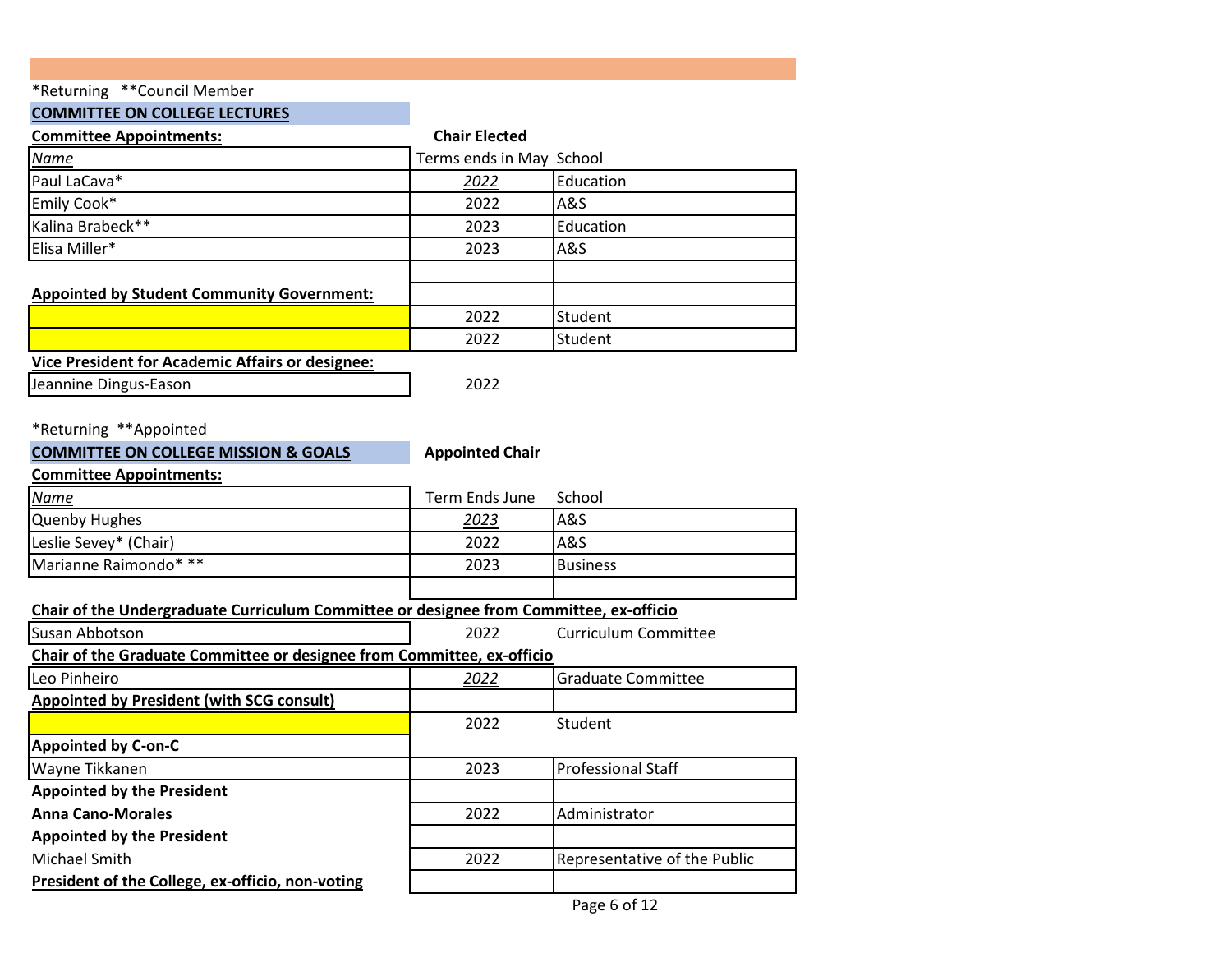| <b>Frank Sanchez</b>                    |                      | President                  |
|-----------------------------------------|----------------------|----------------------------|
|                                         |                      |                            |
| *Returning **Council Member             |                      |                            |
| <b>COMMITTEE ON COMMITTEES</b>          | <b>Chair Elected</b> |                            |
| <u>Name</u>                             | Term Ends June       | School                     |
| <b>Executive Committee Appointment:</b> |                      |                            |
| Valerie Endress** (Chair)               |                      | A&S                        |
| <b>Elected Members:</b>                 |                      |                            |
| Christine Connolly* **                  | 2022                 | <b>Business</b>            |
| Kemal Saatcioglu* **                    | 2022                 | <b>Business</b>            |
| Carse Ramos* **                         | 2022                 | A&S                        |
| Keri Rossi-D'entremont**                | 2022                 | <b>Disability Services</b> |

### **COMMITTEE ON CONVOCATIONS Chair Appointed**

### **Committee Appointments:**

| <u>Name</u>        | Term Ends June | School         |
|--------------------|----------------|----------------|
| Margaret Mock*     | 2022           | Nursing        |
| <b>Ted Jenkins</b> | 2023           | IA&S           |
| Karen Almeida      | 2023           | <b>A&amp;S</b> |

### **Senior Class President or designee:**

| Kaicie Boeglin                                                 | 2022 | Student (Senior Class)       |  |  |
|----------------------------------------------------------------|------|------------------------------|--|--|
| Appointed by the Vice President for Academic Affairs:          |      |                              |  |  |
| David (DL) Helfer                                              | 2022 | <b>Graduate Student</b>      |  |  |
| Appointed by the President of the College:                     |      |                              |  |  |
| <b>Holly Shadoian</b>                                          | 2022 | Academic Affairs Admin       |  |  |
| Ducha Hang                                                     | 2022 | <b>Student Success Admin</b> |  |  |
| Jon Bartelson                                                  | 2022 | User Support Services Admin  |  |  |
| <b>Commencement Coordinator: Chair</b>                         |      |                              |  |  |
| Kavinda Arthenayake (chair)                                    | 2022 |                              |  |  |
| Director of Facilities and Operations, ex-officio, non-voting: |      |                              |  |  |
| <b>Kevin Fitta</b>                                             |      |                              |  |  |
|                                                                |      |                              |  |  |
| *Returning **Council Member                                    |      |                              |  |  |

**Committee on Faculty Scholarship:**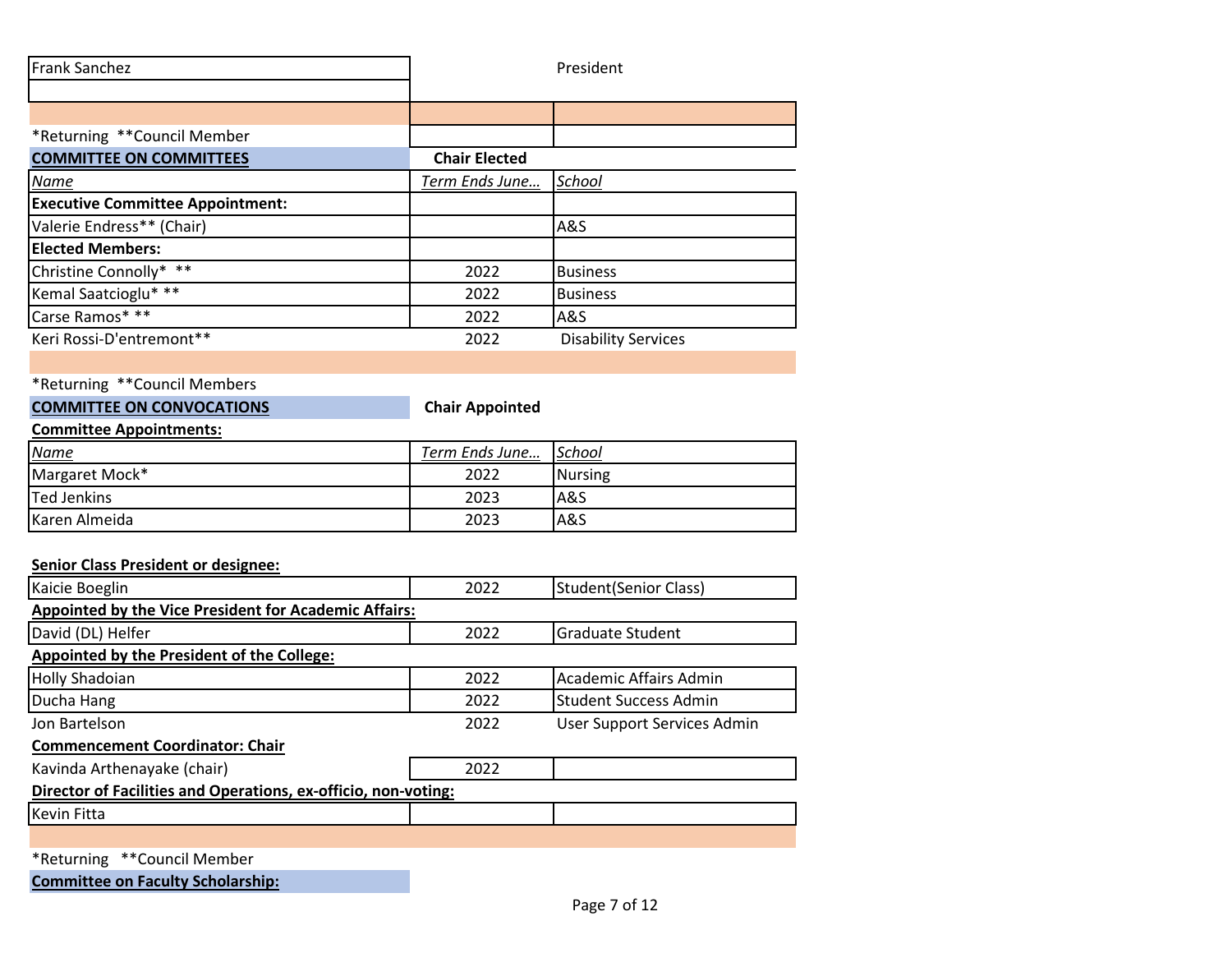| <b>Committee Appointments:</b>                                              | ected Chair (Tenured)  |                                     |
|-----------------------------------------------------------------------------|------------------------|-------------------------------------|
| Name                                                                        | Term Ends June         | <b>School and Department</b>        |
| Raimundo Kovac (AFT Appointment)                                            | 2021                   | A&S (Math)                          |
| Greg Golden (AFT Appointment)                                               | 2022                   | A&S (History)                       |
| Natalie Rogol (AFT Appointment)                                             | 2021                   | A&S (Political Science)             |
| Emily Cook (AFT Appointment)                                                | 2022                   | A&S (Psychology)                    |
| Carse Ramos*                                                                | 2022                   | A&S (Sociology)                     |
| Paul Jacques                                                                | 2023                   | <b>Business</b>                     |
| <b>Stefan Battle</b>                                                        | 2023                   | Social Work                         |
| Teresa Coffman**                                                            | 2023                   | A&S (Music, Theatre, and Dance)     |
| <b>Director of the Center for Research and Creative Activity:</b><br>Vacant | 2022                   |                                     |
| Director of the Office of Sponsored Programs, ex-officio, non-voting        |                        |                                     |
| Nadia Petrovic                                                              | 2022                   | <b>Office of Sponsored Programs</b> |
|                                                                             |                        |                                     |
| *Returning ** Council Member                                                |                        |                                     |
| <b>COMMITTEE ON ONLINE LEARNING (CoOL)</b>                                  | <b>Appointed Chair</b> |                                     |
| <b>Committee Appointments:</b>                                              |                        |                                     |
| Name                                                                        | Term Ends June         | School                              |
| Constance Milbourne* (Chair)                                                | 2022                   | <b>Business</b>                     |
| <b>Diane Martell</b>                                                        | 2022                   | Social Work                         |
| Donna Huntley-Newby                                                         | 2023                   | <b>Nursing</b>                      |
| <b>Dragan Gill</b>                                                          | 2022                   | Library                             |
| Suzanne Mello-Stark**                                                       | 2023                   | A&S                                 |
| <b>Corrinne McKamey</b>                                                     | 2023                   | Education                           |
| <b>Academic Technologist, Faculty Center for Teaching and Learning:</b>     |                        |                                     |
| <b>Christine Marco</b>                                                      | 2022                   | <b>FCTL</b>                         |
| Undergraduate Student, appointed by Student Community Government:           |                        |                                     |
|                                                                             | 2022                   | Undergraduate Student               |
| <b>Graduate Student, appointed by Graduate Dean:</b>                        |                        |                                     |
| Zachary Lopez                                                               | 2022                   | <b>Graduate Student</b>             |
|                                                                             |                        |                                     |
| Vice President for Academic Affairs or designee, ex-officio, non-voting:    |                        |                                     |
| Jayashree Nimmagadda                                                        | 2022                   | Social Work                         |

**Information Services (USS, MIS, etc), non-voting:**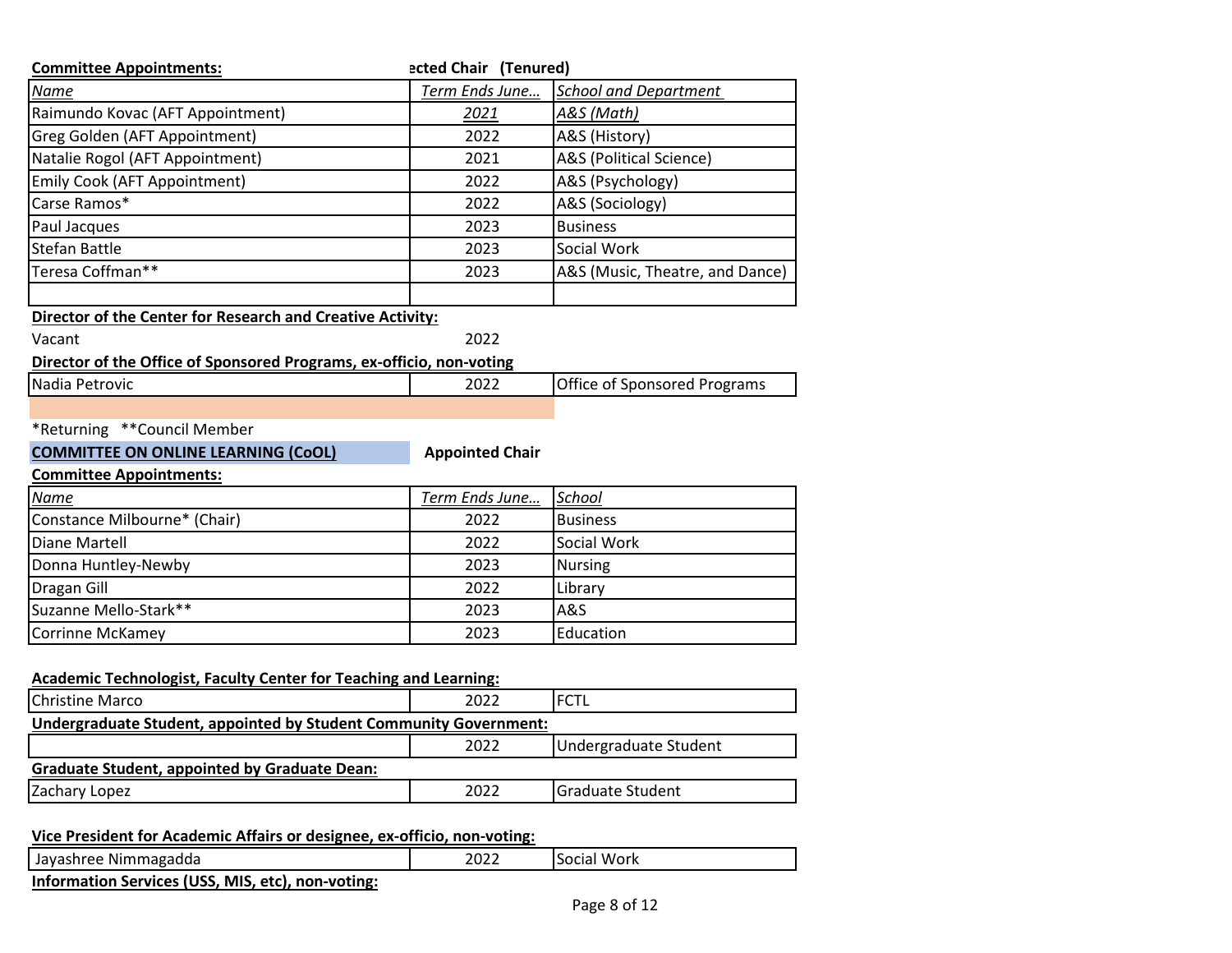| <b>David Toms</b>                                                    | 2022                      | USS or MIS staff                               |                                     |
|----------------------------------------------------------------------|---------------------------|------------------------------------------------|-------------------------------------|
| Director of OASIS, ex-officio, non-voting:                           |                           |                                                |                                     |
| Ducha Hang                                                           | 2022                      | <b>OASIS</b>                                   |                                     |
| Director of Disability Services or designee, ex-officio, non-voting: |                           |                                                |                                     |
| Keri Rossi-D'entremont                                               | 2022                      | <b>Disability Services</b>                     |                                     |
|                                                                      |                           |                                                | COMMITTEE ON ONLINE LEARNING (CoOL) |
| *Returning **Council Member                                          |                           |                                                |                                     |
| <b>COMMITTEE ON STUDENT LIFE</b>                                     | <b>Appointed Chair</b>    |                                                |                                     |
| <b>Committee Appointments:</b>                                       |                           |                                                |                                     |
| Name                                                                 | Term Ends June            | School                                         |                                     |
| Eric Hall (Chair)                                                    | 2023                      | A&S                                            |                                     |
| Cary Donaldson                                                       | 2022                      | Social Work                                    |                                     |
| Stephen Ramocki                                                      | 2022                      | <b>Business</b>                                |                                     |
| Sadhana Bery                                                         | 2023                      | A&S                                            |                                     |
|                                                                      |                           |                                                |                                     |
| Appointed by the Vice President for Student Success:                 |                           |                                                |                                     |
| Joise Garson                                                         | 2022                      | <b>Professional Staff from Student Success</b> |                                     |
| Peter Gibb                                                           | 2022                      | <b>Professional Staff from Student Success</b> |                                     |
| <b>Appointed by Student Community Government:</b>                    |                           |                                                |                                     |
| Alyssa Graham                                                        | 2022                      | Graduate Student                               |                                     |
|                                                                      | 2022                      | <b>Student from a Residence Hall</b>           |                                     |
|                                                                      | 2022                      | Student                                        |                                     |
| Vice President for Student Success, ex-officio, non-voting:          |                           |                                                |                                     |
| Eric M. Rivera                                                       | 2022                      | <b>VPSS</b>                                    |                                     |
|                                                                      |                           |                                                |                                     |
| *Returning **Council                                                 |                           |                                                |                                     |
| <b>ELECTIONS COMMITTEE</b>                                           |                           |                                                |                                     |
| <b>Committee Appointments:</b>                                       |                           |                                                |                                     |
| Name                                                                 | Term Ends June            | School                                         |                                     |
| Leonardo Pinheiro*                                                   | 2022                      | A&S                                            |                                     |
| Rebeka Merson**                                                      | 2023                      | A&S                                            |                                     |
| <b>Appointed by Committee on Committees:</b>                         |                           |                                                |                                     |
| Laura Coelho                                                         | 2023                      | <b>Professional Staff</b>                      |                                     |
|                                                                      |                           |                                                |                                     |
| *Returning                                                           |                           |                                                |                                     |
| <b>EXECUTIVE COMMITTEE</b>                                           | <b>Elected by Council</b> |                                                |                                     |
|                                                                      |                           |                                                |                                     |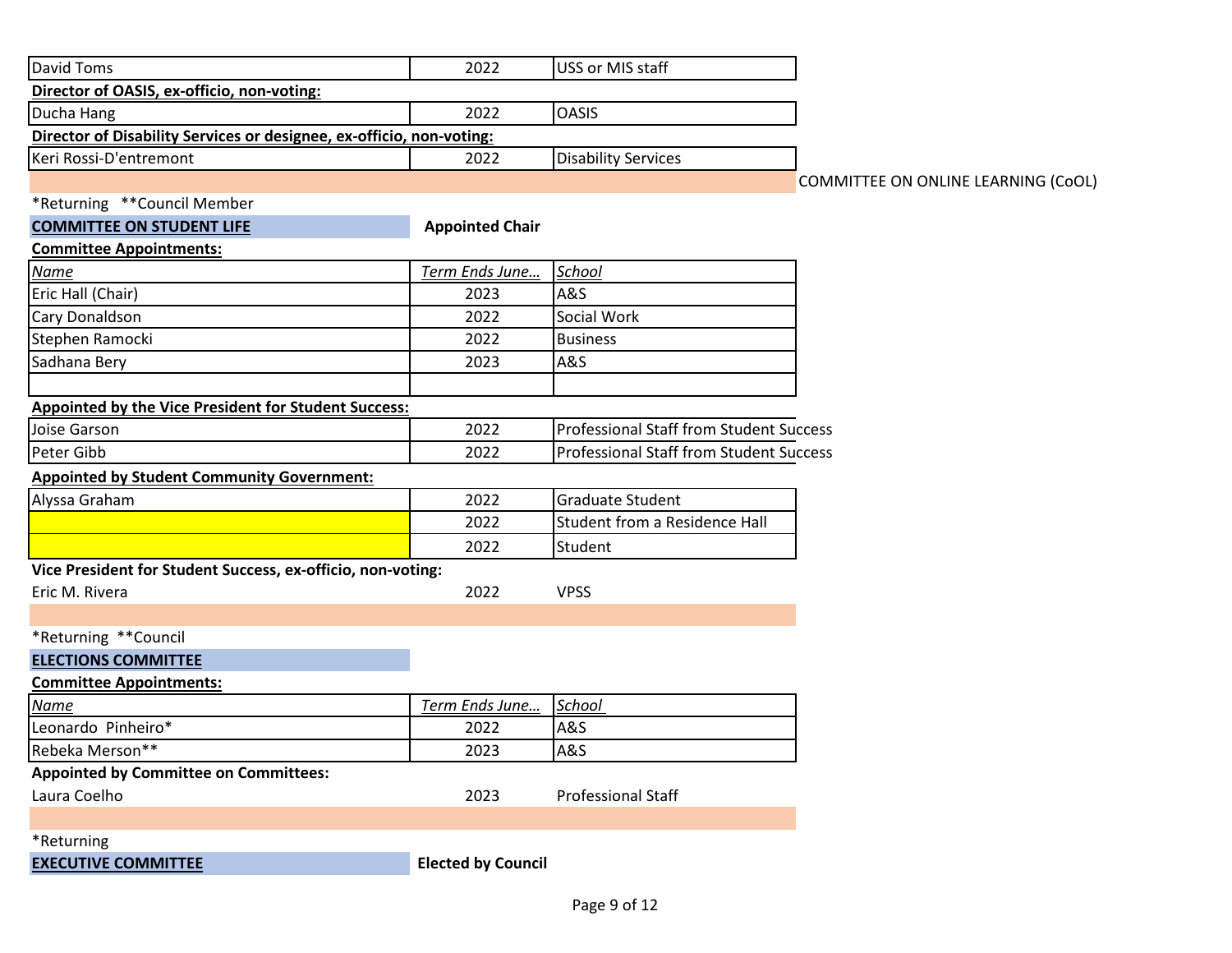### **Elected Members:**

| <u>Name</u>                     | Term Ends June | School          |
|---------------------------------|----------------|-----------------|
| Marianne Raimondo * (Chair)     | 2022           | <b>Business</b> |
| Thomas Schmeling* (Vice Chair)  | 2022           | la&S            |
| Andrea del Vecchio* (Secretary) | 2022           | A&S             |
| Valerie Endress                 | 2022           | A&S             |
| Rebeka Merson                   | 2022           | A&S             |

### **Vice President for Academic Affairs:**

| <b>Helen Tate</b>                | Provost/VPAA      |
|----------------------------------|-------------------|
| <b>President of the College:</b> |                   |
| <b>Frank Sanchez</b>             | <b>IPresident</b> |
|                                  |                   |

## \*Returning \*\*Council Member

## **HONORARY DEGREES COMMITTEE**

| <b>Committee Appointments:</b> | is Presidential Appointee |         |
|--------------------------------|---------------------------|---------|
| <u>Name</u>                    | Term Ends June School     |         |
| Melinda Hodne                  | 2023                      | Nursing |
| Qian Liu                       | 2023                      | lA&S    |
| Amy Montali**                  | 2022                      | A&S     |

### **President of the College or designee, ex-officio, non-voting:**

| <b>I</b> Kin<br>--<br>.<br>' '<br>спан<br>LULL<br>$ -$<br>______ |
|------------------------------------------------------------------|
|------------------------------------------------------------------|

### **Faculty Advisor to the Senior Class:**

| <b>TBD after selected by senior class</b>                   | 2022 |                  |  |
|-------------------------------------------------------------|------|------------------|--|
| <b>Senior Class President:</b>                              |      |                  |  |
| Kaicie Boeglin                                              | 2022 | Student          |  |
| <b>Appointed by the Vice President of Academic Affairs:</b> |      |                  |  |
| Derek DeMello                                               | 2022 | Graduate Student |  |
|                                                             |      |                  |  |

### \*Returning \*\*Council Member

### **LIBRARY ADVISORY COMMITTEE Chair Appointed**

### **Committee Appointments:**

| <u>Name</u>       | Term Ends June… | School |
|-------------------|-----------------|--------|
| Desiree Ciambrone | 2023            | A&S    |
| <b>Yuree Noh</b>  | 2023            | A&S    |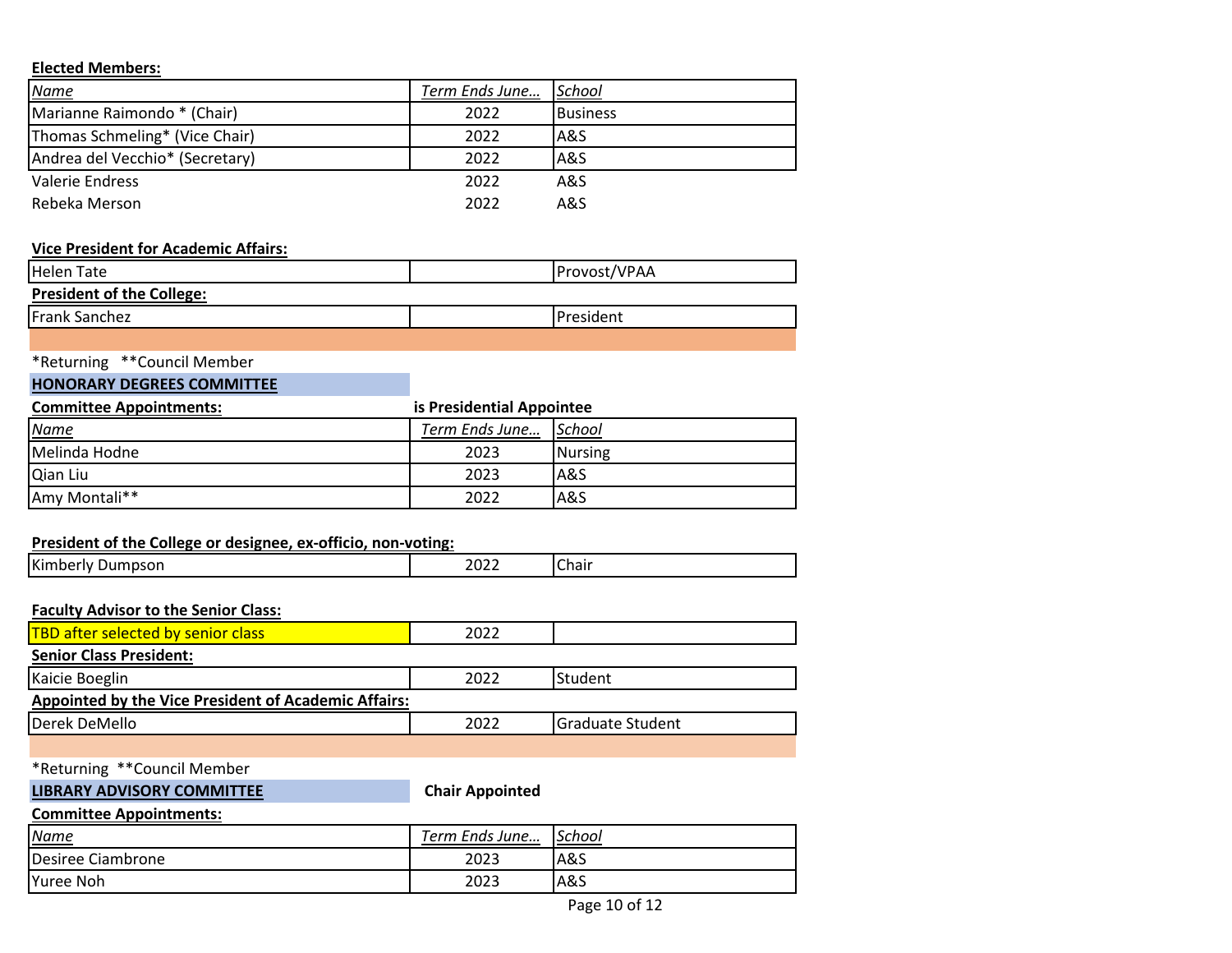| David Ramirez            | 2022 | A&S |
|--------------------------|------|-----|
| <b>Claus Hofhansel</b>   | 2022 | A&S |
| Amy Montaili* ** (Chair) | 2022 | A&S |

| <b>Appointed by Student Community Government:</b> |      |                 |
|---------------------------------------------------|------|-----------------|
|                                                   | 2022 | <b>IStudent</b> |
|                                                   |      |                 |

| <b>Appointed by the President of the College:</b>                 |                       |                           |  |
|-------------------------------------------------------------------|-----------------------|---------------------------|--|
| Earl Simson                                                       | 2022<br>Administrator |                           |  |
| Director of the Library, ex-officio, non-voting:                  |                       |                           |  |
| Carissa Delizio                                                   | 2022                  | Director of Adams Library |  |
|                                                                   |                       |                           |  |
| *Returning **Council Member                                       |                       |                           |  |
| <b>STUDENT CONDUCT BOARD</b><br>ed with Approval of the President |                       |                           |  |
| <b>Committee Appointments:</b>                                    |                       |                           |  |
| Name                                                              | Term Ends June        | School                    |  |
| Mark Motte                                                        | 2023                  | A&S                       |  |
| Danielle Shields                                                  | A&S<br>2022           |                           |  |
|                                                                   |                       |                           |  |

Lisa Connelly\*\* 2022 Nursing (Faculty Alternate)

### **SCG Appointment with Consultation with Dean of Students**

|                                             | 2022 | Student                             |
|---------------------------------------------|------|-------------------------------------|
|                                             | 2022 | <b>Student Alternate</b>            |
| <b>Appointed by the Graduate Committee:</b> |      |                                     |
| Brianna Dixon                               | 2022 | Graduate Student                    |
| <b>Christine Dallaire</b>                   | 2022 | <b>Graduate Student Alternate</b>   |
| Appointed by the President of the College:  |      |                                     |
| Christopher Higgins                         | 2022 | <b>Professional Staff</b>           |
| Joise Garzon                                | 2022 | <b>Professional Staff</b>           |
| Kristen Salemi                              | 2022 | <b>Professional Staff Alternate</b> |
|                                             |      |                                     |

## \*Returning \*Council Member

**TRAFFIC & PARKING COMMITTEE Appointed Chair** 

### **Committee Appointments:**

| <u>Name</u>       | Term Ends June | School |
|-------------------|----------------|--------|
| Ben Young (Chair) | 2022           | A&S    |
| Todd Borgerding   | 2023           | A&S    |